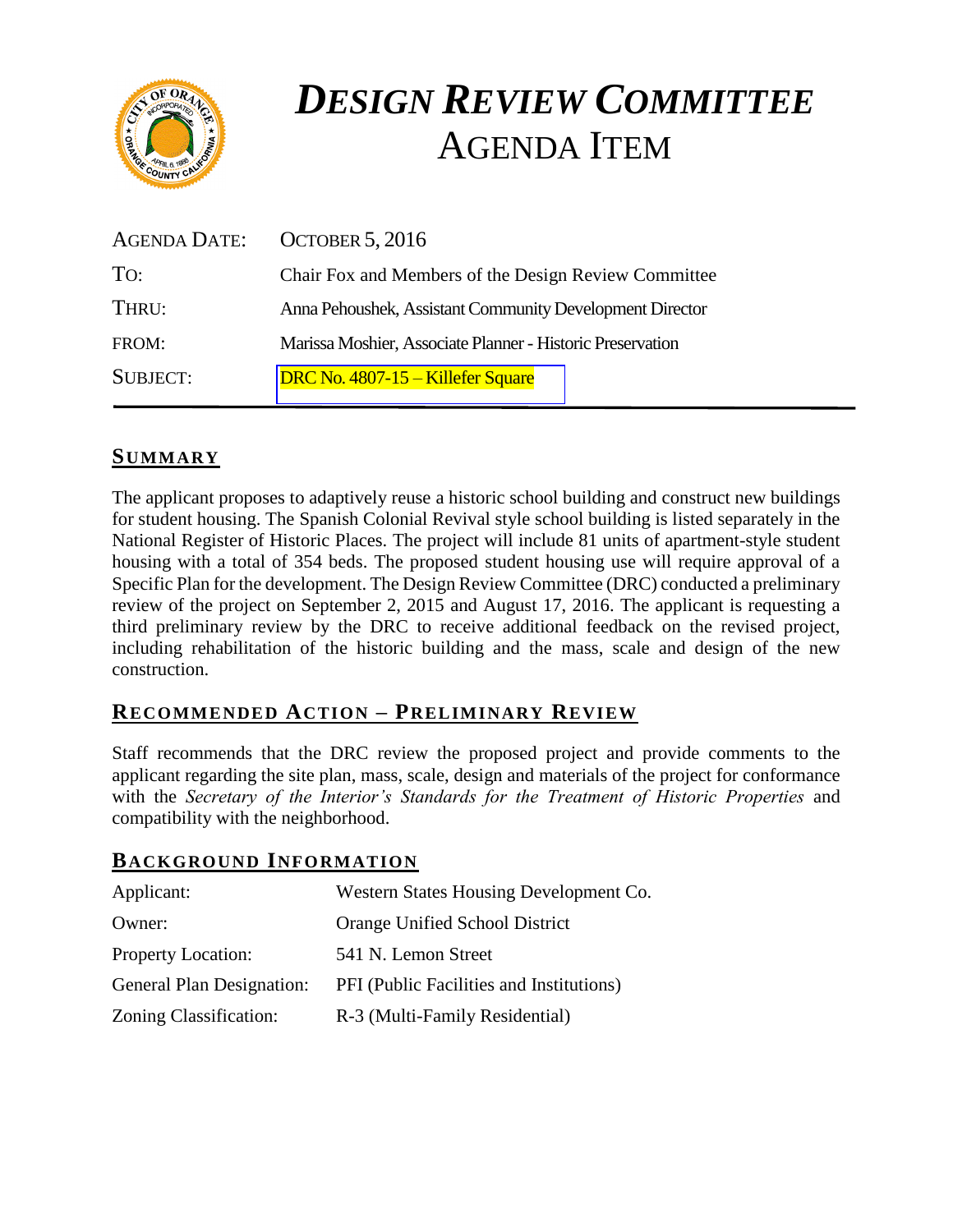| <b>Existing Development:</b>    | 9,900 SF former elementary school building, constructed in 1931<br>and separately listed in the National Register of Historic Places.<br>Two detached pre-fabricated classroom buildings and one storage<br>shed, constructed between 1980 and 1991. |  |
|---------------------------------|------------------------------------------------------------------------------------------------------------------------------------------------------------------------------------------------------------------------------------------------------|--|
| <b>Property Size:</b>           | 1.82 acres                                                                                                                                                                                                                                           |  |
| <b>Associated Applications:</b> | Specific Plan, Zone Change                                                                                                                                                                                                                           |  |
| Previous DRC Review:            | Preliminary reviews on September 2, 2015 and August 17, 2016                                                                                                                                                                                         |  |

## **PUB LIC NOTICE**

No Public Notice was required for the preliminary review of this project.

### **PROJECT DESCRIP TION**

The applicant proposes to convert the existing historic school building into six student housing units and to construct new buildings containing 75 student housing units. The major project components include:

- Demolition of non-contributing classroom buildings and storage shed.
- Alterations to the historic building.
	- $\circ$  Rehabilitation of exterior historic building elements, including wood windows, clay tile roof, octagonal tower, courtyard corridor and outdoor stage.
	- o Construction of new interior partitions within existing classrooms to create the housing units. The partitions will be glazed in the area below the ceiling to allow a sense of the original classroom space.
	- o Preservation of existing historic doors to the exterior corridor around the courtyard and addition of a small number of new doors to access the units.
	- o Construction of two small additions on the north and south sides of the building, connected to the building by trellises.
- Construction of new buildings, containing 75 apartment-style student housing units with one to four bedrooms.
	- o In response to DRC comments from the previous review, the applicant has rearranged the mass of the new construction to open a view corridor to the courtyard of the historic building from N. Lemon Street. The area of the view corridor is occupied by playing fields, landscape areas, and a ramp accessing the underground parking. A portion of the courtyard-facing rear elevation of the historic school will be visible from N. Lemon Street on the west side of the property.
	- o The view corridor is flanked by three story buildings which are oriented east-west on the property, lining up with the east-west wings of the historic school. The buildings are 48 feet from the rear of the historic school and approximately 30 feet tall.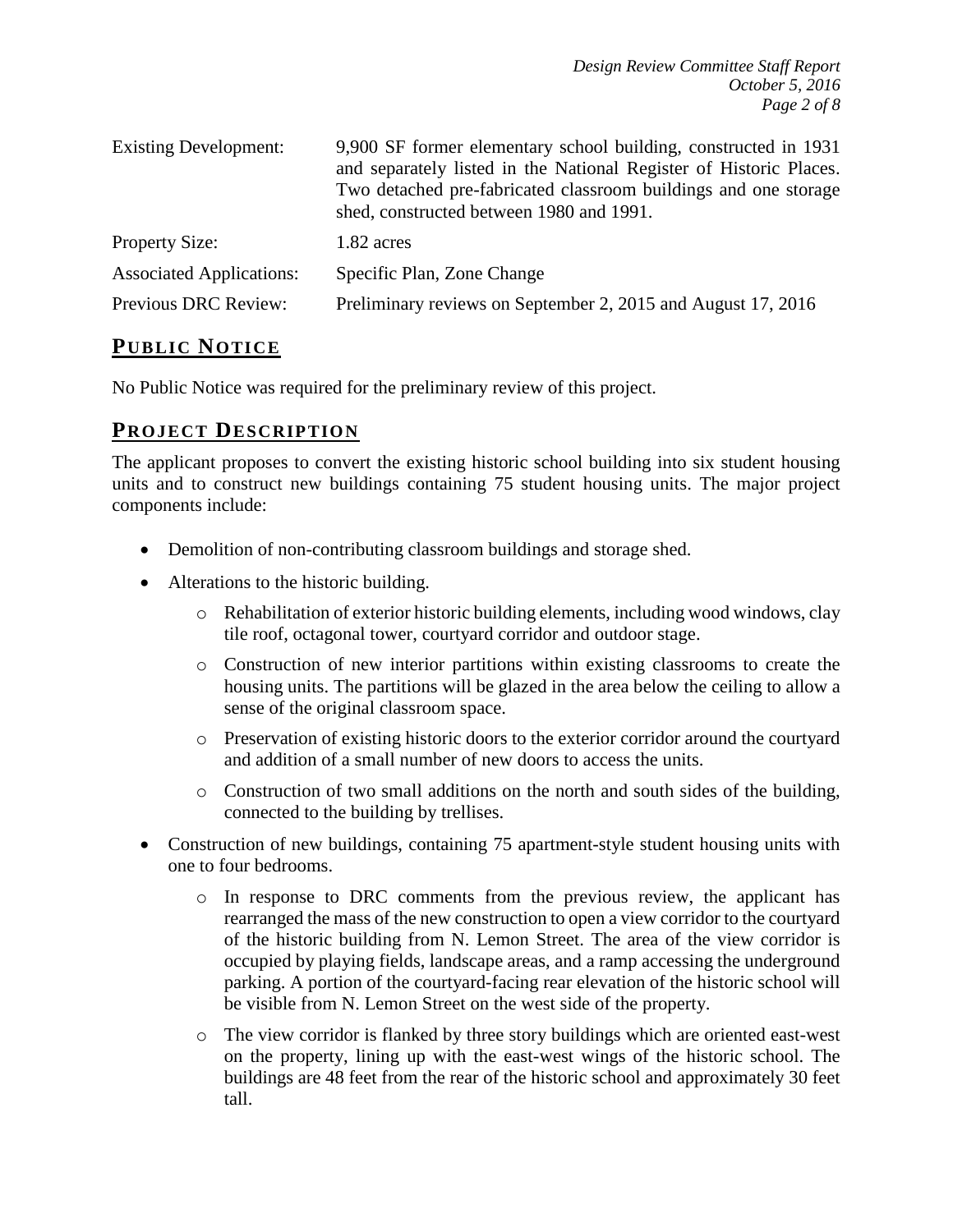- $\circ$  A large six story building is proposed for the northwest corner of the property. The building is between approximately 54 feet tall.
- o The new buildings are designed with a combination of a smooth plaster finish and brick and a composition shingle roof.
- Construction of two levels of subterranean parking, providing 183 spaces, under the new buildings.

### **HISTORIC SIGNIFICANCE**

Killefer School was designated in the National Register on April 7, 2015 under Criterion A (associated with events that have made a significant contribution to the broad patterns of our history) and Criterion C (embodies the distinctive characteristics of a type, period, or method of construction or represents the work of a master, or possesses high artistic values, or represents a significant and distinguishable entity whose components lack individual distinction). The significance of the property is summarized in the designation form:

The Lydia D. Killefer School is eligible for listing in the National Register of Historic Places at the local level of significance under Criterion A in the area of Social History for its association with school desegregation in Southern California. The period of significance under Criterion A is 1942-1944, reflecting the year during which the school began the process of voluntarily desegregating, through the year that the desegregation process was completed. The desegregation of Killefer School is particularly significant as it took place prior to the Méndez v. Westminster ruling in 1947 that required schools in Southern California to desegregate.

The Killefer School is eligible for listing in the National Register of Historic Places at the local level of significance under Criterion C in the area of Architecture as an excellent example of a Spanish Colonial Revival schoolhouse in Southern California. It is a rare intact example of a schoolhouse that pre-dates the 1933 Long Beach Earthquake. The period of significance under Criterion C is 1931, the date the school was constructed (Section 8, page 10).

Two classroom buildings located to the north and south of the schoolhouse and one storage shed were constructed between 1980 and 1991 and are identified as non-contributing resources in the designation form.

The LSA Historical Resources Impacts Analysis dated July 2016 identifies a more complete list of character-defining features:

- Spatial relationships between the main schoolhouse and the adjacent residential properties and streets, including the configuration of the landscaped setback and walkways on the east side of the building
- Roughly U-shaped plan with courtyard
- Low-pitched roof with tower and chimney
- Narrow eaves with exposed rafter tails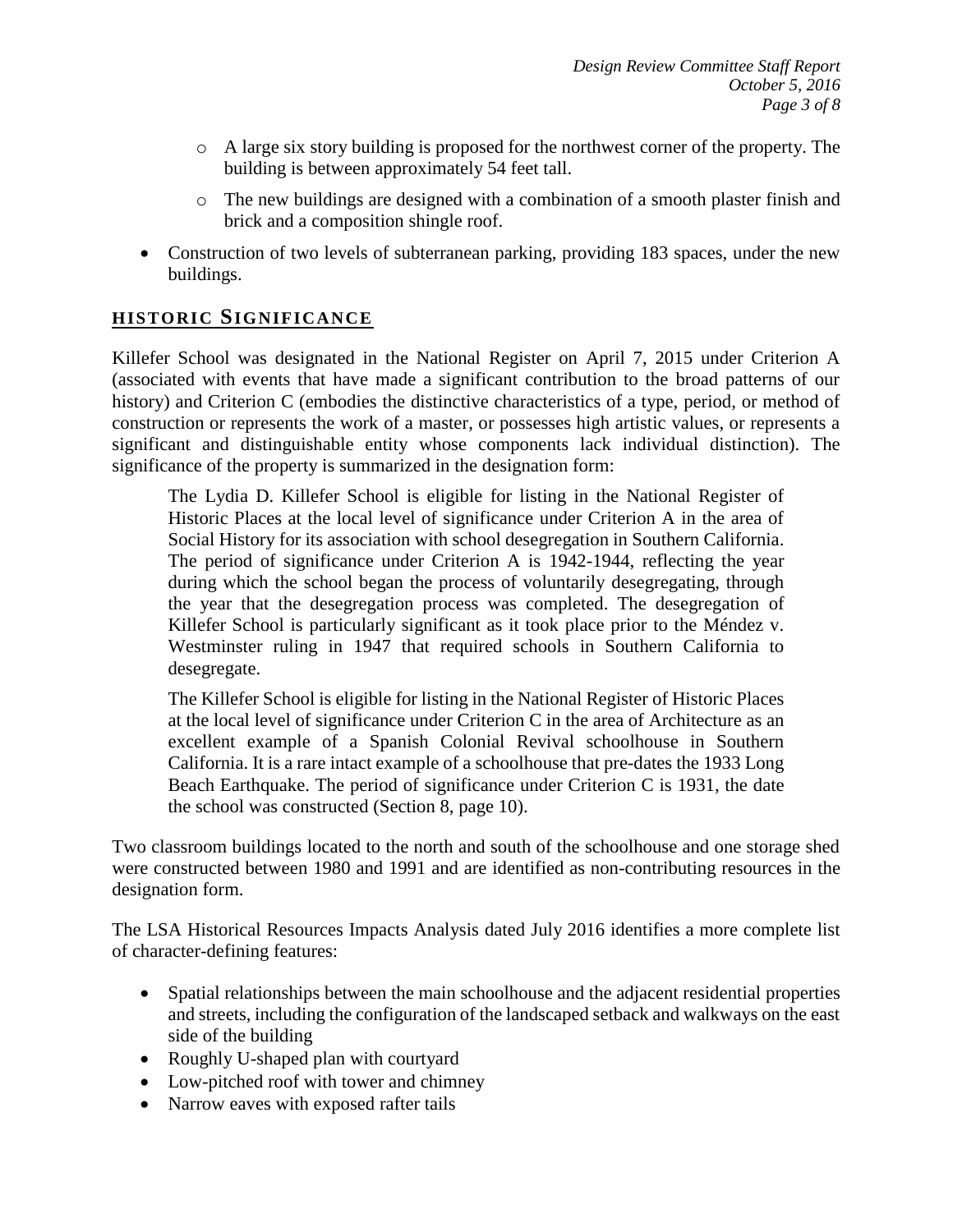- Asymmetrical east elevation
- Arched openings and transoms
- Stucco wall cladding
- Octagonal tower (with bell, hardware, round tile vents, and cover-covered wood lattice railing
- Partially arcaded exterior walkways, including the square posts with chamfered corners and bull-nosed brackets that support the roof over the covered walkway
- Wood-framed, nine paned windows and their arrangement in singles and trios in the east elevation
- Wood-framed, three paned windows, including clerestory windows in the west façade
- Tiled steps and landings on the east elevation
- String course on arched entry in east elevation
- Copper rain gutters and downspouts
- Canale (round tile) vents
- Original carved wood doors
- Configuration of offices, classrooms, hallways, openings, etc.
- Hallway and other interior arches
- Wood floors
- Chalkboard supports and any original, intact chalkboards
- Original built-in cabinets, shelves, closets, etc.
- Exposed rafters in the northeastern classroom and north hallway

The applicant has addressed treatment of the majority of the character-defining features of the building on Sheets 3-5 of Attachment 12: Plans.

# **EXISTING SITE**

The site spans the width of the block between N. Olive and N. Lemon streets. It is developed with a 9,900 square foot Spanish Colonial Revival style elementary school building, constructed in 1931. The building is one story (20 feet tall) with a basement and has an octagonal bell tower over the primary entrance on the east elevation. The schoolhouse has a U-shaped plan, surrounding a courtyard which opened onto a play yard when the school was in use. The courtyard is visible on the west side of the property from N. Lemon Street. A raised, partially arcaded, concrete exterior walkway runs on three sides of the courtyard and serves as a corridor providing access to the classrooms and offices. At the center of the west elevation, facing the courtyard, the corridor expands into the courtyard area to create a raised stage with an arched surround. To the north and south of the schoolhouse are two non-contributing classroom buildings and a storage shed. The remainder of the site is paved for use as a surface parking lot.

# **EXISTING AREA CONTEXT**

The property is located north of the Walnut Street boundary of the National Register and local Old Towne historic districts. To the west are industrial and residential properties, zoned M-2 and R-2- 6 respectively. Properties immediately to the west across N. Lemon Street are located within the boundary of the Old Towne historic districts. To the south and east is a mix of single and multi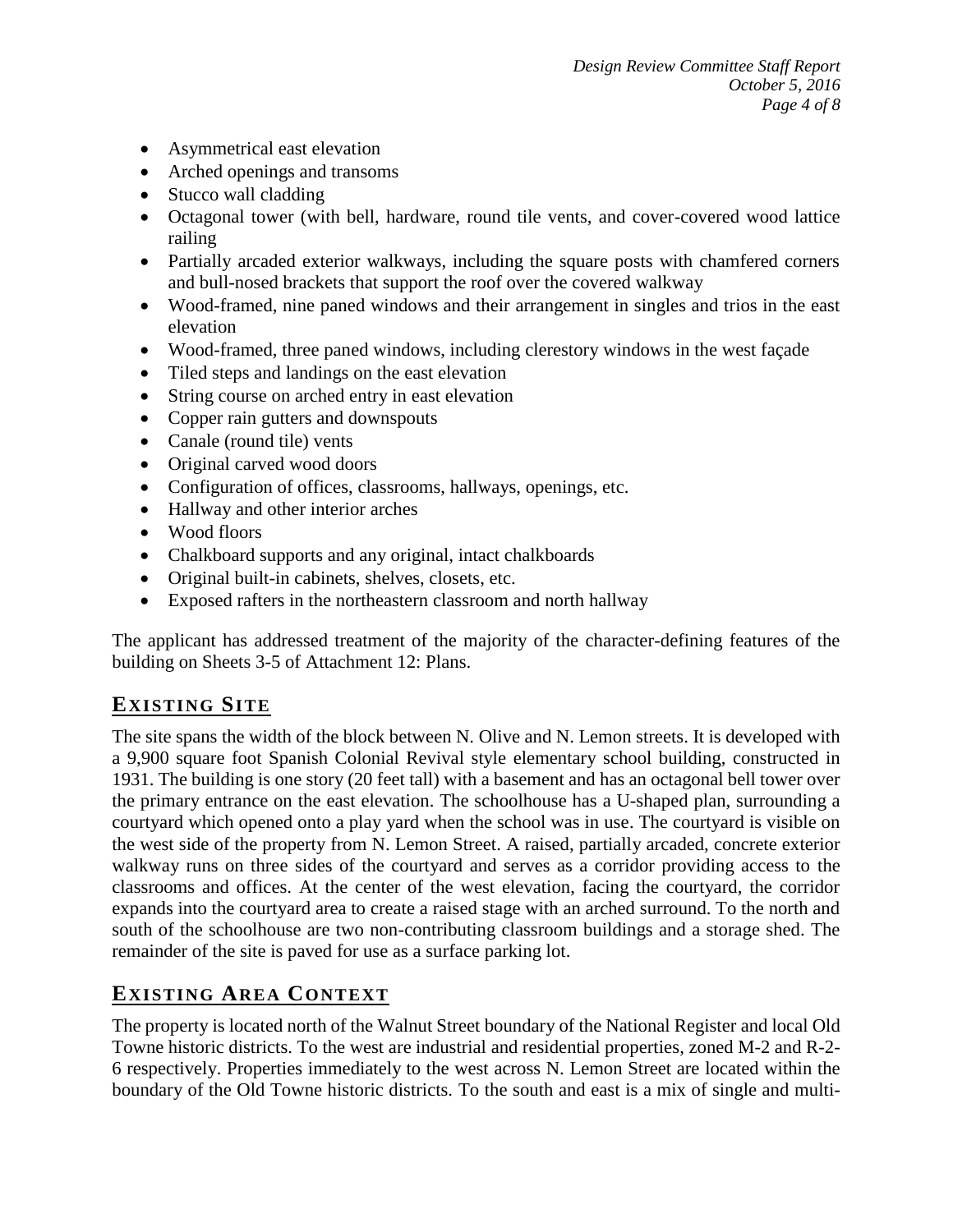family residential properties, zoned R-2-6. Immediately to the north are residential properties and property owned by the Orange Unified School District, which operates the Richland Continuation High School. Property to the north also contains the non-profit Friendly Center and Killefer Park.

The surrounding area is characterized primarily by one story single family residences. The houses are modest with consistent front and side yards setbacks that create the established low-scale residential character of the neighborhood. The majority of the houses were constructed in the first half of the  $20<sup>th</sup>$  century and reflect a typical detached single-family residential pattern of development from that period. Industrial properties are located to the northwest of the project site, primarily along the railroad corridor. These properties contain one story warehouse and manufacturing buildings. The majority of the buildings are set back from the street and appear to be between 20 and 30 feet tall. Within the streetscape, the buildings appear as low-scale, horizontal developments (See Attachment 3: Context Photographs).

# **EVALUATION CRITERIA**

Orange Municipal Code (OMC) Section 17.10.070 establishes the general criteria the DRC should use when reviewing the project. This section states the following:

The project shall have an internally consistent, integrated design theme, which is reflected in the following elements:

#### 1. **Architectural Features**.

- a. The architectural features shall reflect a similar design style or period.
- b. Creative building elements and identifying features should be used to create a high quality project with visual interest and an architectural style.

#### 2. **Landscape**.

- a. The type, size and location of landscape materials shall support the project's overall design concept.
- b. Landscaping shall not obstruct visibility of required addressing, nor shall it obstruct the vision of motorists or pedestrians in proximity to the site.
- c. Landscape areas shall be provided in and around parking lots to break up the appearance of large expanses of hardscape.
- 3. **Signage**. All signage shall be compatible with the building(s) design, scale, colors, materials and lighting.
- 4. **Secondary Functional and Accessory Features**. Trash receptacles, storage and loading areas, transformers and mechanical equipment shall be screened in a manner, which is architecturally compatible with the principal building(s).

For the purposes of the California Environmental Quality Act (CEQA), the property is considered to be a historical resource, because it is separately designated in the National Register. Under CEQA, the project must be evaluated for potential impacts to the historical resource. A project that may cause a substantial adverse change in the significance of the historical resource may have a significant effect on the environment. Projects that are found to be in conformance with the *Secretary of the Interior's Standards for the Treatment of Historic Properties* are generally considered to have a less than significant impact on the historical resource.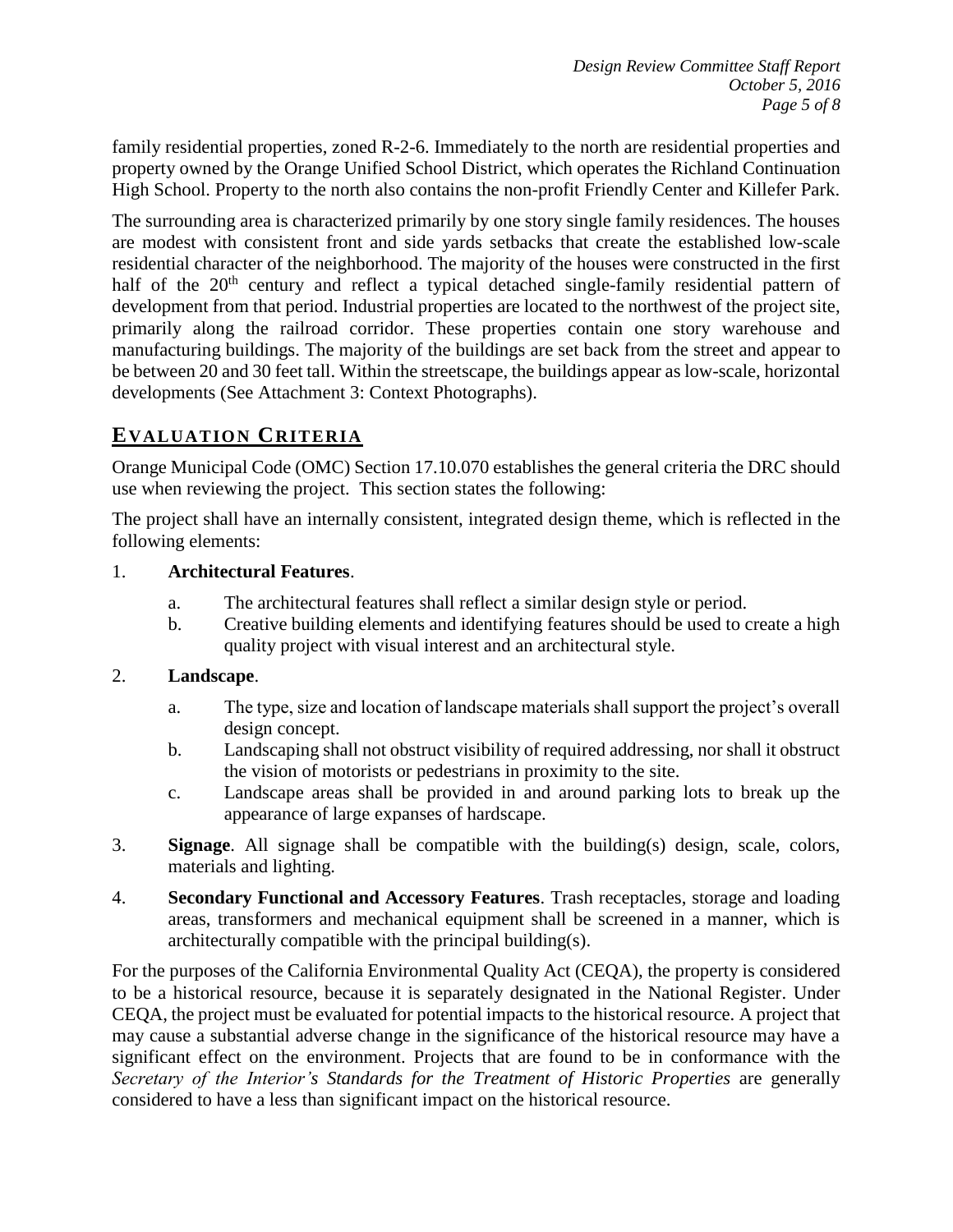The property is located across N. Lemon Street from the boundary of the Old Towne historic districts. Modest single-family residences within the historic districts face the project site. The historic districts are also historical resources for the purposes of CEQA, and the project must be evaluated for potential indirect and cumulative impacts to the character and significance of the historic districts. In addition, separate from the issues of potential impacts to historical resources, the project must be evaluated for potential impacts to the aesthetics of the existing neighborhood.

## **ANALY SIS/STATEMENT OF THE ISSUES**

Staff is requesting the DRC provide comments on the site plan, mass, scale, design and materials of the revised project, the project's conformance with the *Secretary of the Interior's Standards for the Treatment of Historic Properties (Secretary's Standards)*, and its compatibility with the surrounding neighborhood.

At the preliminary review on August 17, 2016, the applicant provided a historical resources impact assessment prepared by LSA Associates, Inc. (LSA), evaluating an earlier version of the project for conformance with the *Secretary's Standards*. LSA determined that the previous project was not in conformance with the *Secretary's Standards* and that the project was a potentially significant impact to the historical resource that could not be mitigated to a less than significant level (see Attachment 9). In summary, the LSA report determined that important historic spaces and spatial relationships, including the courtyard, interior classroom spaces, and the view of the property from N. Lemon Street, would be significantly altered by the new construction. The changes to the historic building, along with the size, scale, proportion and massing of the new buildings, are not compatible with the historic property or the Old Towne Historic District across the street on N. Lemon Street. The applicant has revised the project in an attempt to address the potential historical resources impacts identified by LSA and to respond to the DRC comments from August 17, 2016.

#### *Rehabilitation of the Historic School*

During the preliminary review, the DRC commented on the revisions made to the rehabilitation of the historic building. The DRC found the applicant had improved the project by eliminating many of the substantial alterations to the historic school. These include eliminating the proposed loft area within the attic of the historic school; preserving the historic ceilings in the classrooms; retaining the original classroom doors on the corridor and adding a small number of new doors to access the units; eliminating the alterations to the historic courtyard, including the raised outdoor areas and the large openings in the north and south elevations facing the courtyard; and reducing the size of the additions to the north and south sides of the building. In response to DRC comments from August 17 about the new units' interior partitions within the historic classrooms, the applicant has added a note to the plans that the partitions will be glazed below the level of the historic ceiling to retain the sense of the original classroom space.

In a memo dated September 7, 2016 (Attachment 4), LSA briefly reviewed the revised project for conformance with the *Secretary's Standards*. The memo notes that the project revisions incorporate preservation of more character-defining features of the historic school, including the classroom walls, windows, doors and ceilings, original wood floors, and many of the chalkboard supports, which will be incorporated into the new units. The landscape area and walkways on the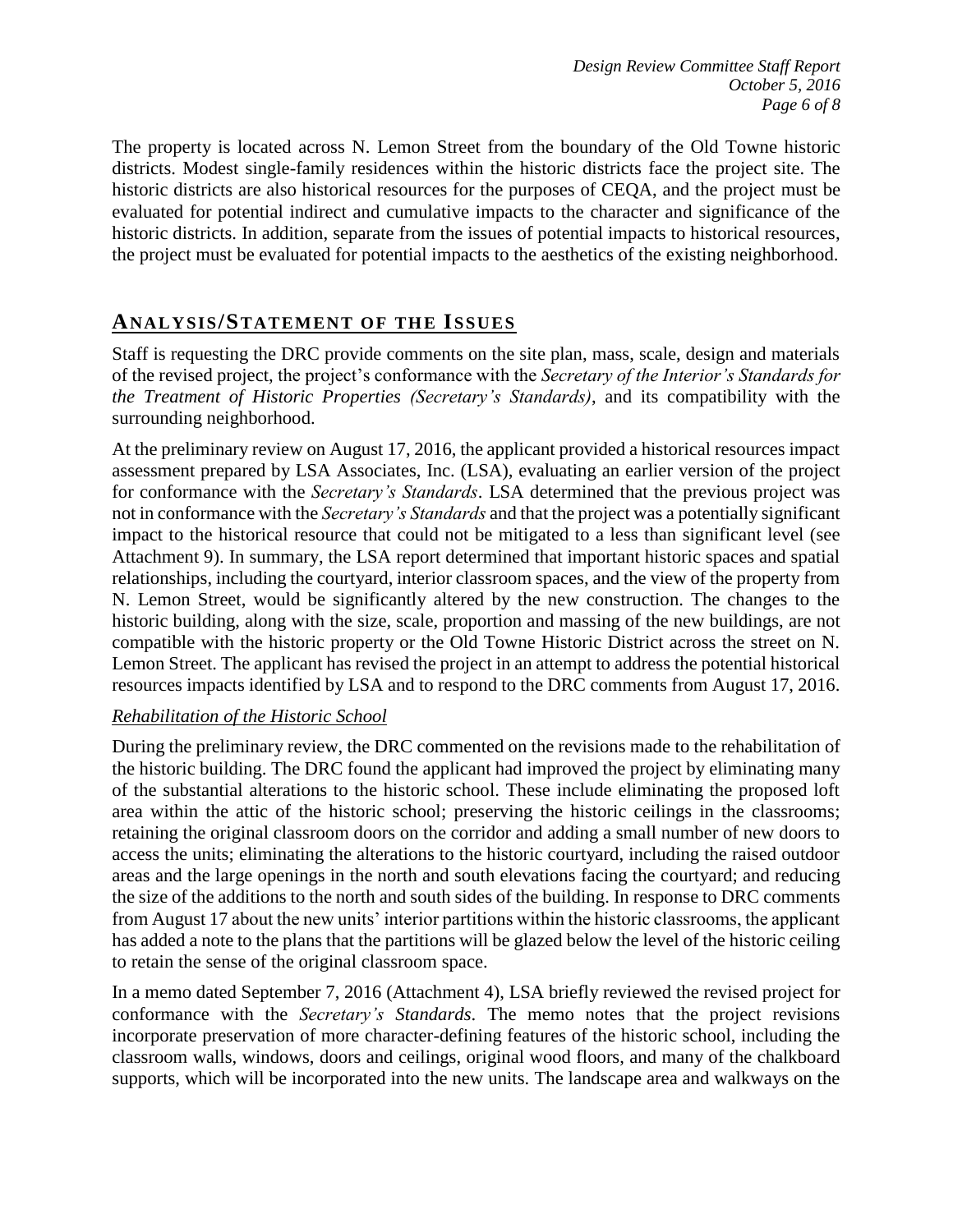east side of the building will also be preserved. Staff concurs that the proposed rehabilitation of the historic building is in conformance with the *Secretary's Standards*.

#### *Site Plan and Compatibility of New Construction with the Neighborhood*

At the preliminary review, the Committee recommended that the applicant redesign the project to reduce the impacts of the new construction on the historic site. The Committee recommended orienting the new buildings to reflect the east-west axis of the courtyard wings of the historic school. The DRC suggested that taller buildings could be concentrated on the north side of the property to leave the area directly west of the historic school open to view from N. Lemon Street, reflecting its historic use as a play yard. The Committee noted that the eight foot setback for the new construction on the N. Lemon Street side of the property was not the typical pattern of development in the neighborhood and that the long horizontal elevations on the west side of the property with no articulation of the massing was not compatible with the character of the neighborhood. The Committee also recommended that the security fence on the west side of the property have increased transparency and/or setbacks from the sidewalk, either by incorporating more glass into the fence materials or staggering the distance of the fence from the sidewalk along Lemon Street.

The revised site plan creates a larger view corridor to the courtyard and rear elevation of the historic building from N. Lemon Street. The area west of the historic school courtyard will contain recreational amenities, including basketball and volleyball courts, landscape areas, and the ramp to the underground parking. The buildings flanking this area will be three stories and are oriented east-west on the site to line up with the east-west wings of the historic school. These buildings are approximately 48 feet from the rear of the historic school. The security fencing will incorporate glass at the recreational areas so that the school courtyard will remain visible from the surrounding neighborhood. Sections of the fence have been moved into the site to provide more landscape area next to the sidewalk. The applicant also proposes to use sections of the fence for public art.

The northwest corner of the property will contain a six story building approximately 54 feet tall. The historic school is approximately 20 feet tall with a 33 foot tall tower element. The building will be set back from the N. Lemon Street sidewalk by 8 feet. The building is a large block, organized around a narrow central courtyard. The cladding is a combination of plaster and brick.

LSA finds that the revised site plan improves preservation of the campus character of the historic school. The arrangement of the buildings retains more of the spatial relationship between the courtyard and playground area at the west side of the property and the visual connection with the surrounding neighborhood. LSA also finds that the project would represent "an incremental encroachment of high-density development in an area that has historically been characterized by small single- and multi-family homes."

Staff agrees that the site plan is an improvement in the preservation of the courtyard and play yard of the historic school. However, staff finds that the six story building is not compatible with the neighborhood of primarily single story small residences (See Attachment 3). The building does not step down toward the street at the interface with the neighborhood and will present a more than 50 foot tall building wall eight feet from the sidewalk. The articulation of the building mass does not reflect the typical pattern of modest houses and consistent front and side yards setbacks that characterize the neighborhood. The building also does not reflect the mass and scale of the larger industrial buildings to the northwest of the property, as it is substantially taller and closer to the